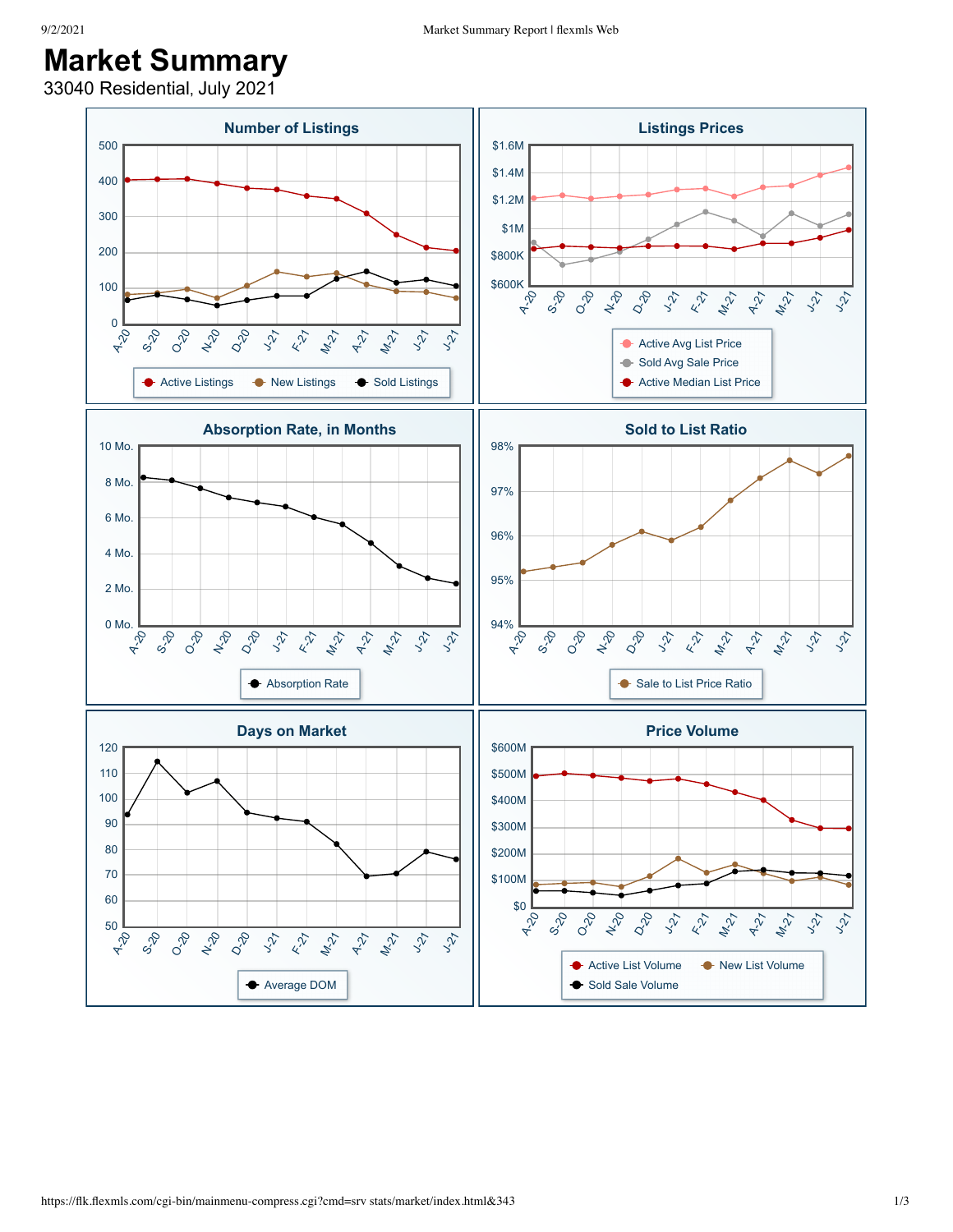| <b>Summary Statistics</b> |               |               |          |                 |                 |           |
|---------------------------|---------------|---------------|----------|-----------------|-----------------|-----------|
|                           | <b>Jul-21</b> | <b>Jul-20</b> | $%$ Chg  | <b>2021 YTD</b> | <b>2020 YTD</b> | % Chg $ $ |
| Absorption Rate           | 2.32          | 9.1           | $-74.51$ | 4.46            | 8.79            | $-49.26$  |
| Average List Price        | \$1.444.577   | \$1.218.992   | 18.51    | \$1.170.869     | \$1,108,887     | 5.59      |
| Median List Price         | \$995,000     | \$869,000     | 14.50    | \$849,000       | \$799,000       | 6.26      |
| Average Sale Price        | \$1,107,748   | \$722.513     | 53.32    | \$1,052,254     | \$826,380       | 27.33     |
| Median Sale Price         | \$754.500     | \$632,500     | 19.29    | \$759,000       | \$650,000       | 16.77     |
| Average DOM               | 76            | 147           | $-48.30$ | 78              | 103             | $-24.27$  |
| Median DOM                | 33            | 119           | $-72.27$ | 40              | 73              | $-45.21$  |

| <b>Sold Listings</b> |                                          |                |          |                |                |                                          | <b>Pending Listings</b> |                |                |          |      |                         |          |
|----------------------|------------------------------------------|----------------|----------|----------------|----------------|------------------------------------------|-------------------------|----------------|----------------|----------|------|-------------------------|----------|
|                      | <b>This Month</b><br><b>Year to Date</b> |                |          |                |                | <b>This Month</b><br><b>Year to Date</b> |                         |                |                |          |      |                         |          |
|                      | 2021                                     | 2020           | % Chg    | 2021           | 2020           | % Chg                                    |                         | 2021           | 2020           | % Chg    | 2021 | 2020                    | % Chg    |
| 0-99,999             | 0                                        | 0              | 0.0      | $\mathbf 0$    | 1              | $-100.0$                                 | 0-99,999                | 0              | $\mathbf 0$    | 0.0      | 0    | 0                       | 0.0      |
| 100,000-149,999      | 0                                        | 0              | 0.0      | 0              | $\mathbf{1}$   | $-100.0$                                 | 100,000-149,999         | 0              | $\mathbf 0$    | 0.0      | 0    | 0                       | 0.0      |
| 150,000-199,999      | 0                                        | $\mathbf{0}$   | 0.0      | 3              | 5              | $-40.0$                                  | 150,000-199,999         | 0              | $\mathbf{1}$   | $-100.0$ | 2    | 9                       | $-77.8$  |
| 200,000-249,999      | 2                                        | 4              | $-50.0$  | 17             | 9              | 88.9                                     | 200,000-249,999         | 0              | 4              | $-100.0$ | 11   | 10                      | 10.0     |
| 250,000-299,999      | 3                                        | $\overline{2}$ | 50.0     | 17             | 12             | 41.7                                     | 250,000-299,999         | 2              | 0              | N/A      | 23   | 11                      | 109.1    |
| 300,000-349,999      | $\mathbf 0$                              | $\mathbf{0}$   | 0.0      | 14             | 6              | 133.3                                    | 300,000-349,999         | 0              | 1              | $-100.0$ | 11   | 4                       | 175.0    |
| 350,000-399,999      | $\overline{2}$                           | 4              | $-50.0$  | 30             | 17             | 76.5                                     | 350,000-399,999         | 0              | 5              | $-100.0$ | 30   | 18                      | 66.7     |
| 400,000-449,999      | 10                                       | $\overline{2}$ | 400.0    | 43             | 26             | 65.4                                     | 400,000-449,999         | 3              | $\overline{7}$ | $-57.1$  | 37   | 32                      | 15.6     |
| 450,000-499,999      | 7                                        | 9              | $-22.2$  | 37             | 29             | 27.6                                     | 450,000-499,999         | 2              | 3              | $-33.3$  | 43   | 24                      | 79.2     |
| 500,000-549,999      | 3                                        | 3              | 0.0      | 38             | 25             | 52.0                                     | 500,000-549,999         | 4              | 4              | 0.0      | 33   | 22                      | 50.0     |
| 550,000-599,999      | 5                                        | $\overline{c}$ | 150.0    | 36             | 18             | 100.0                                    | 550,000-599,999         | 4              | 8              | $-50.0$  | 34   | 30                      | 13.3     |
| 600,000-649,999      | 8                                        | 5              | 60.0     | 41             | 22             | 86.4                                     | 600,000-649,999         | 3              | 2              | 50.0     | 30   | 19                      | 57.9     |
| 650,000-699,999      | 6                                        | 5              | 20.0     | 56             | 23             | 143.5                                    | 650,000-699,999         | $\overline{2}$ | 5              | $-60.0$  | 57   | 31                      | 83.9     |
| 700,000-749,999      | 6                                        | 6              | 0.0      | 43             | 19             | 126.3                                    | 700,000-749,999         | 2              | 4              | $-50.0$  | 37   | 18                      | 105.6    |
| 750,000-799,999      | 3                                        | 1              | 200.0    | 37             | 8              | 362.5                                    | 750,000-799,999         | 4              | 4              | 0.0      | 33   | 18                      | 83.3     |
| 800,000-849,999      | 5                                        | 1              | 400.0    | 34             | 17             | 100.0                                    | 800,000-849,999         | 1              | 1              | 0.0      | 24   | 11                      | 118.2    |
| 850,000-899,999      | 1                                        | $\overline{2}$ | $-50.0$  | 32             | 17             | 88.2                                     | 850,000-899,999         | $\overline{2}$ | 3              | $-33.3$  | 40   | 27                      | 48.1     |
| 900,000-949,999      | 6                                        | $\overline{2}$ | 200.0    | 22             | 9              | 144.4                                    | 900,000-949,999         | $\overline{2}$ | 1              | 100.0    | 23   | 3                       | 666.7    |
| 950,000-999,999      | 5                                        | 2              | 150.0    | 24             | 5              | 380.0                                    | 950,000-999,999         | 5              | 4              | 25.0     | 28   | 15                      | 86.7     |
| 1,000,000-1,099,999  | $\overline{2}$                           | $\overline{2}$ | 0.0      | 12             | 14             | $-14.3$                                  | 1,000,000-1,099,999     | 0              | $\mathbf 0$    | 0.0      | 11   | $\overline{7}$          | 57.1     |
| 1,100,000-1,199,999  | $\overline{c}$                           | 1              | 100.0    | 18             | 10             | 80.0                                     | 1,100,000-1,199,999     | 5              | $\overline{4}$ | 25.0     | 20   | 16                      | 25.0     |
| 1,200,000-1,299,999  | 2                                        | 1              | 100.0    | 27             | 13             | 107.7                                    | 1,200,000-1,299,999     | $\overline{2}$ | 3              | $-33.3$  | 29   | 13                      | 123.1    |
| 1,300,000-1,399,999  | $\overline{2}$                           | 0              | N/A      | 24             | 6              | 300.0                                    | 1,300,000-1,399,999     | 0              | 1              | $-100.0$ | 18   | 8                       | 125.0    |
| 1,400,000-1,499,999  | 4                                        | 1              | 300.0    | 22             | 3              | 633.3                                    | 1,400,000-1,499,999     | 3              | 3              | 0.0      | 24   | 6                       | 300.0    |
| 1,500,000-1,599,999  | 4                                        | 0              | N/A      | $\overline{7}$ | 3              | 133.3                                    | 1,500,000-1,599,999     | 0              | 1              | $-100.0$ | 5    | 6                       | $-16.7$  |
| 1,600,000-1,699,999  | 3                                        | 3              | 0.0      | 12             | 5              | 140.0                                    | 1,600,000-1,699,999     | 0              | $\overline{2}$ | $-100.0$ | 11   | 3                       | 266.7    |
| 1,700,000-1,799,999  | 0                                        | 1              | $-100.0$ | 12             | 6              | 100.0                                    | 1,700,000-1,799,999     | 0              | 0              | 0.0      | 10   | 3                       | 233.3    |
| 1,800,000-1,899,999  | $\overline{2}$                           | 0              | N/A      | 16             | 3              | 433.3                                    | 1,800,000-1,899,999     | 0              | 1              | $-100.0$ | 11   | 8                       | 37.5     |
| 1,900,000-1,999,999  | $\overline{2}$                           | 0              | N/A      | 5              | $\overline{2}$ | 150.0                                    | 1,900,000-1,999,999     | 0              | 3              | $-100.0$ | 15   | 6                       | 150.0    |
| 2,000,000-2,249,999  | 1                                        | 1              | 0.0      | 28             | $\overline{2}$ | 1300.0                                   | 2,000,000-2,249,999     | 0              | 1              | $-100.0$ | 14   | $\mathbf{1}$            | 1300.0   |
| 2,250,000-2,499,999  | 2                                        | 0              | N/A      | 18             | 3              | 500.0                                    | 2,250,000-2,499,999     | 2              | 4              | $-50.0$  | 23   | 6                       | 283.3    |
| 2,500,000-2,749,999  | 3                                        | 0              | N/A      | 11             | $\overline{2}$ | 450.0                                    | 2,500,000-2,749,999     | 2              | $\mathbf 0$    | N/A      | 14   | $\overline{\mathbf{c}}$ | 600.0    |
| 2,750,000-2,999,999  | 0                                        | $\mathbf{0}$   | 0.0      | 10             | $\mathbf{0}$   | N/A                                      | 2,750,000-2,999,999     | 0              | $\mathbf{0}$   | 0.0      | 9    | $\overline{2}$          | 350.0    |
| 3,000,000-3,249,999  | 1                                        | 0              | N/A      | 8              | $\mathbf{1}$   | 700.0                                    | 3,000,000-3,249,999     | 1              | $\mathbf 0$    | N/A      | 4    | 0                       | N/A      |
| 3,250,000-3,499,999  | 1                                        | 0              | N/A      | 4              | $\overline{2}$ | 100.0                                    | 3,250,000-3,499,999     | 0              | $\mathbf 0$    | 0.0      | 5    | 3                       | 66.7     |
| 3,500,000-3,749,999  | 0                                        | 0              | 0.0      | 3              | 0              | N/A                                      | 3,500,000-3,749,999     | 1              | $\mathbf{0}$   | N/A      | 3    | 0                       | N/A      |
| 3,750,000-3,999,999  | 0                                        | 0              | 0.0      | 5              | 0              | N/A                                      | 3,750,000-3,999,999     | 0              | $\mathbf 0$    | 0.0      | 7    | 0                       | N/A      |
| 4,000,000-4,249,999  | 0                                        | 0              | 0.0      | 0              | $\mathbf{1}$   | $-100.0$                                 | 4,000,000-4,249,999     | 0              | $\mathbf 0$    | 0.0      | 0    | 0                       | 0.0      |
| 4,250,000-4,499,999  | 0                                        | 0              | 0.0      | 1              | 0              | N/A                                      | 4,250,000-4,499,999     | 0              | $\mathbf{0}$   | 0.0      | 0    | $\mathbf{1}$            | $-100.0$ |
| 4,500,000-4,749,999  | 1                                        | 0              | N/A      | 1              | $\mathbf{1}$   | 0.0                                      | 4,500,000-4,749,999     | 0              | $\mathbf 0$    | 0.0      | 0    | 0                       | 0.0      |
| 4,750,000-4,999,999  | 0                                        | 0              | 0.0      | $\overline{2}$ | 0              | N/A                                      | 4,750,000-4,999,999     | 0              | $\Omega$       | 0.0      | 3    | 0                       | N/A      |
| 5,000,000+           | 2                                        | 0              | N/A      | 4              | $\overline{2}$ | 100.0                                    | 5,000,000+              | 1              | 0              | N/A      | 3    | 3                       | 0.0      |
| Totals               | 106                                      | 60             | 76.7     | 774            | 348            | 122.4                                    | <b>Totals</b>           | 53             | 80             | $-33.7$  | 735  | 396                     | 85.6     |